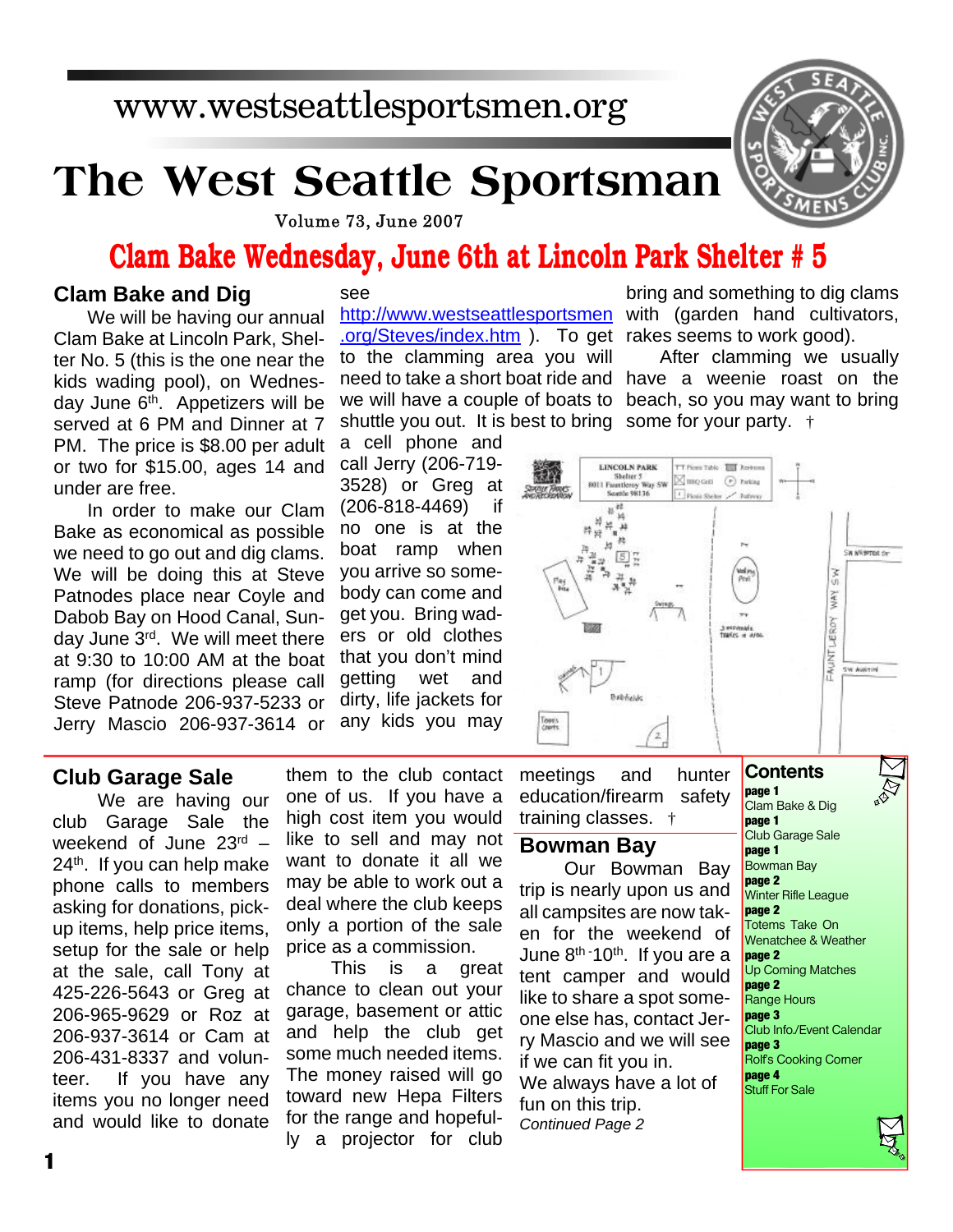#### *Bowman Bay from page 1*

 There's never a dull moment with both fresh and salt water fishing, craw fishing, sitting around the campfire and having one big potluck on Saturday night. We are also providing hamburgers Friday night for dinner and will accept donations at the park to help cover their cost. Contact Jerry at 206-937-3614 for more information on campsites. †

#### **Winter Rifle League**

The winter rifle league, put on by the Puget Sound Riflemen's Association, finished up on April 17<sup>th</sup> with their awards banquet. There were 9 teams this year from various local clubs 3 of which are from our own club. At the end of the season there was a 3 way tie for 1<sup>st</sup> place between Paul Bunyan, West Seattle #1, and the Glendale EZX's with 8 wins and 3 losses each. There was a tie breaker match held and Paul Bunyan came out as the winner, by the narrowest of margins. West Seattle #1 took 2<sup>nd</sup> and the Glendale EZX's took 3rd. West Seattle #1 also took high aggregate team with 17,102. West Seattle #1 was made up of Ross Johnson, Tim Mar, Bob Meyers, Randy Oberloh, Ronni Oberloh, and Kristin Shamek. Tim Mar

also won High Any site, High Iron site, High Junior and Highest match a brief rain squall blew Score of 399 (that's 1 point off of a perfect 400). Many other West Seattle members won various other individual awards. Congratulations to all! †

# **Totem's Take on Wenatchee & Weather**

On Mother's Day weekend, 6 members of the West Seattle Totem's Junior Rifle Team went to Wenatchee to compete in the Washington State Outdoor Junior Rifle Championship. In attendance was Tim Mar, Kevin Baird, Reid Garten, Anastaysia Vorontsova, C.J. Thayer, and Mark Korvas.

Friday night started out with an air rifle match and Kevin Baird shot and score of 361 which was good enough for a 3rd place medal in "A" class. Saturday morning brought gusty winds and shooting conditions less than desirable for a three position match. The three man team of C.J., Ana, and Mark won first place honors. Mark, having just learned to shoot off-hand just three weeks prior, also medaled with a third place finish in "D" class. After the match, the traditional pizza dinner and bowling were on the agenda. Strikes, spares, cheering and trash talk, made for an enjoyable evening.

During Sunday's prone through the area and made for a miserable time for the first relay. Tim Mar finished 3rd overall for the day with a score of 749-15X out of a possible 800. The two man team of Tim and Justin Malone, from Wenatchee, combined scores to be match winner in the buddy match. Ana and C.J. also took 1<sup>st</sup> "C" class in the buddy match. Mark repeated with another third place finish in "D" class. Also a special thanks goes out to Fred Burr and Richard George for making the long trek over to score targets for the kids. †



A little hardware to bring home!



More Pictures Page 4 Tim Mar looking for tens!

#### **Range Hours and Activity**

Monday - Small Bore - 6 PM Tuesday - Air Pistol - 6 PM Wednesday - Juniors - Call Fred Burr at 206-935-4883 for information. Cost: Adult members \$2.00, nonmembers \$4.00, Juniors \$1.00.

**2** www.westseattlesportsmen.org The West Seattle Sportsman

# **Up coming Small bore & Air Matches**

| Jun 2-3    | Tacoma    | Schützenfest / NRA 3-P Championship        |
|------------|-----------|--------------------------------------------|
| May 11     | Wenatchee | Junior air rifle match                     |
| May 12-13  | Wenatchee | Jr. Outdoor Championships                  |
| Jun 2-3    | Tacoma    | Schützenfest / NRA 3-P Championship        |
| Jun 9-10   | Tacoma    | Koehler Memorial prone                     |
| June 23-24 | Puyallup  | <b>NRA 3-Position Regional</b>             |
| Aug 24-26  | Tacoma    | State International Smallbore Camp         |
| Sept 8     | Puyallup  | State 4-H Championship                     |
| Sep 29-30  | Tacoma    | Schützenfest / Outdoor Int'l Championship  |
| Nov 3-4    | Olympia   | State Indoor Int'l 3-P Championship (West) |
|            |           |                                            |

Volume 73, June 2007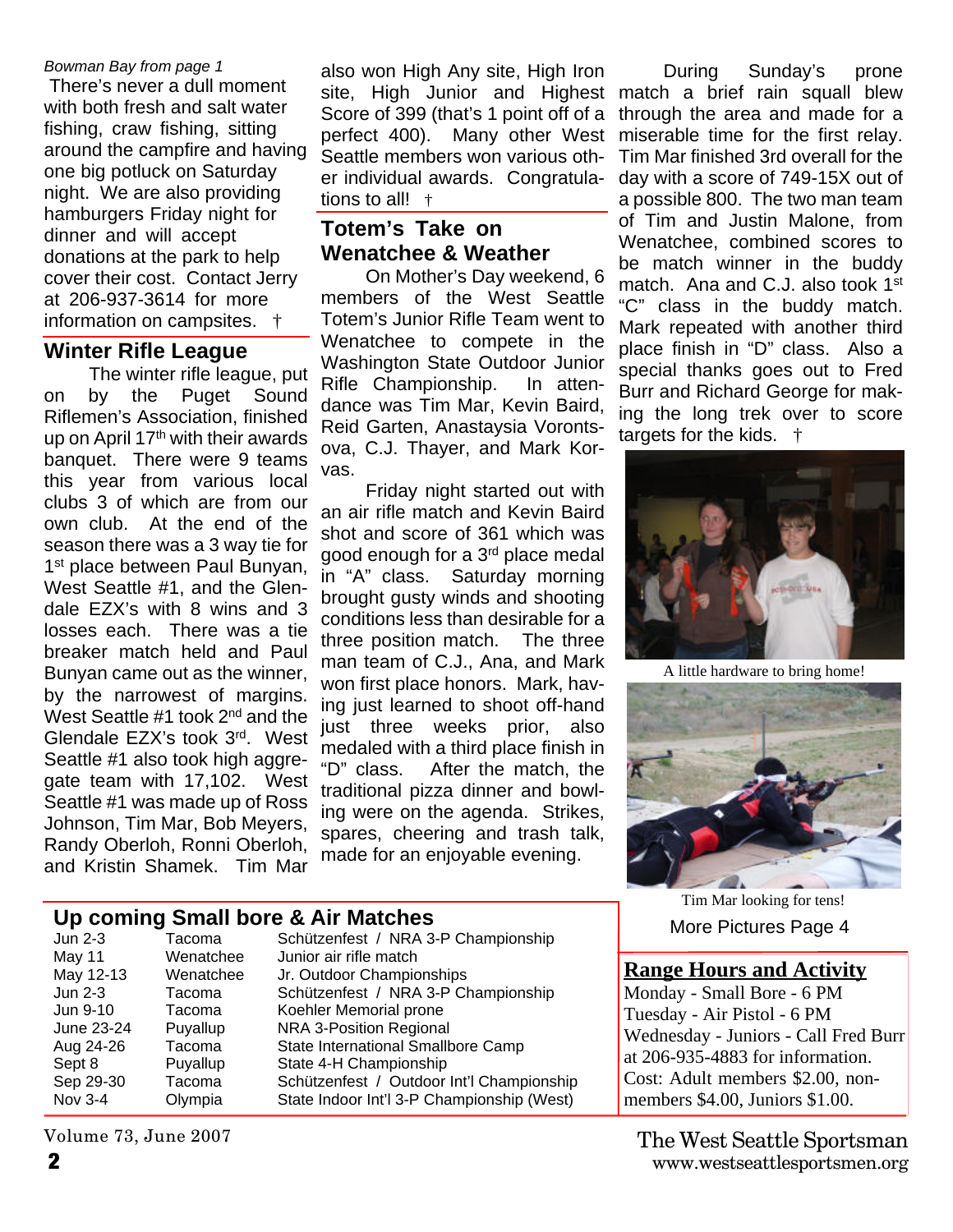## **The West Seattle Sportsmen's Club Sponsors of the Roger Dahl Rifle Training Range**

#### **OFFICERS TRUSTEES LIFE TIME MEMBERS**

| President – Greg Boyd      | 206-965-9629 |
|----------------------------|--------------|
| Vice Pres. – Roz Mascio    | 206-937-3614 |
| Secretary – Tony Olszewski | 425-226-5643 |
| Treasurer – Fred Burr      | 206-935-4883 |
| Rec. Sec. – Richard George |              |

President – Greg Boyd 206-965-9629 Rolf Erickson Fred Burr Vice 13614 Jerry Mascio 206-937-3614 Ernie Frey<br>19643 Cam Robison 206-431-8337 Frank Novi 5643 Cam Robison 206-431-8337 Frank Novito



Contact us at: info@westseattlesportsmen.org

RolPs Cooking Comer **Tex Wasabi's Koi Fish Tacos Events** 1 lime, juiced; 1 Tbsp. Tequila; 1 tsp. **Calendar** ground cumin; 1 tsp. Salt; 1 tsp. black pep-Mix cabbage, cilantro and onper; 12 oz cod or firm white fish, cut in 1" pieces; June 2<sup>nd</sup> & 3<sup>rd</sup> - Clam Dig ion. Stack 2 tortillas; place 1/8th 16 (8-inch) corn tortillas; Canola oil; 4 oz tempura June 6<sup>th</sup> - Clam Bake of fish on top of each, and top flour; 8 oz prepared tempura batter made with with cabbage mixture, Pico de June 8th-10th - Bowman Bay cold water; 6 oz panko bread crumbs; 1 cup Gallo, and Tequila Lime Aioli. shredded white cabbage; 1/2 cup shredded red June 23rd-24th - Club Garage Serve immediately. cabbage; 3 Tbsp. chopped cilantro leaves; 1/4 Sale cup very thinly sliced red onion **Pico de Gallo:** July 11th - Shoot and Toot 4 Roma tomatoes, diced; 2 Tb-In medium bowl, combine lime juice, tequila, cum-July 14th - Hi-Yu Kids Fishing sp. chopped cilantro leaves; 1/2 red onion, in, salt, and pepper; mix thoroughly. Add the fish Derby ????? minced; 1 tsp. minced garlic; 1 jalapeno, seeded and toss to coat. Marinate for 10 minutes. and minced; 1 lime, juiced; Salt and pepper Aug 8<sup>th</sup> - Salmon Bake Warm tortillas on grill or pan. Cover with a towel to In a bowl, mix all ingredients, season with salt keep warm. and pepper and refrigerate for 1 hour for flavors If you have any ideas for proto meld. In a medium Dutch oven, heat the canola oil to grams to have at the club meet-350 degrees F. **Tequila Lime Aioli:** ings or any good outing ideas 3 Tbsp. premium tequila; 1 lime, juiced; 8 oz sour Remove fish from marinade, shake off excess, let one of the Officers or Trustcream; 1/4 cup milk; 2 tsp. minced garlic; 1/2 tsp. dredge in tempura flour, and dunk in cold tempura ees know. You may contact us ground cumin; 2 Tbsp. minced cilantro leaves; mixed batter. Roll in panko bread crumbs, pressing panko onto fish. One by one add fish to oil, Salt and pepper. In small bowl, combine all inat: gredients and chill for 1 hour. making sure to keep the fish pieces separated. info@westseattlesportsmen.orgSeason with salt and pepper, to taste. Fry for 4 to 5 minutes, or until light golden brown. Remove and drain on paper towels. **New MEMBERSHIP APPLICATION** Renewal **WEST SEATTLE SPORTSMEN'S CLUB** Date I, \_\_\_\_\_\_\_\_\_\_\_\_\_\_\_\_\_\_\_\_\_\_\_\_\_\_\_\_\_\_\_\_\_\_\_\_ of \_\_\_\_\_\_\_\_\_\_\_\_\_\_\_, Washington, being interested in the propagation and conservation of game birds, game animals, and fish in the State of Washington, do hereby apply for membership in the WEST SEATTLE SPORTSMEN'S CLUB and tender herewith the sum of \$\_\_\_\_\_\_\_\_\_ in payment of one year's dues. "I solemnly swear that I will abide by the Constitution and By-Laws of the West Seattle Sportsmen's Club and help in its up-building and I will not willfully disobey the Game Laws wherever I fish or hunt. I will always be a true sportsman both in the field and to my brother members at all times. If you would like to Signed receive the Club Street Address\_\_\_\_\_\_\_\_\_\_\_\_\_\_\_\_\_\_\_\_\_\_\_\_\_\_\_\_\_\_\_ newsletter by email check here.  $City$   $City$   $Zip$ Phone\_\_\_\_\_\_\_\_\_\_\_\_\_\_\_\_\_\_, Email\_\_\_\_\_\_\_\_\_\_\_\_\_\_\_\_\_\_\_\_\_\_\_\_\_\_ Recommended by\_\_\_\_\_\_\_\_\_\_\_\_\_\_\_\_\_\_\_\_\_\_\_\_\_\_\_\_\_\_\_\_\_\_\_\_\_\_\_\_ (New Only) 

www.seattlesportsmen.org **3** The West Seattle Sportsman

Volume 73, June 2007